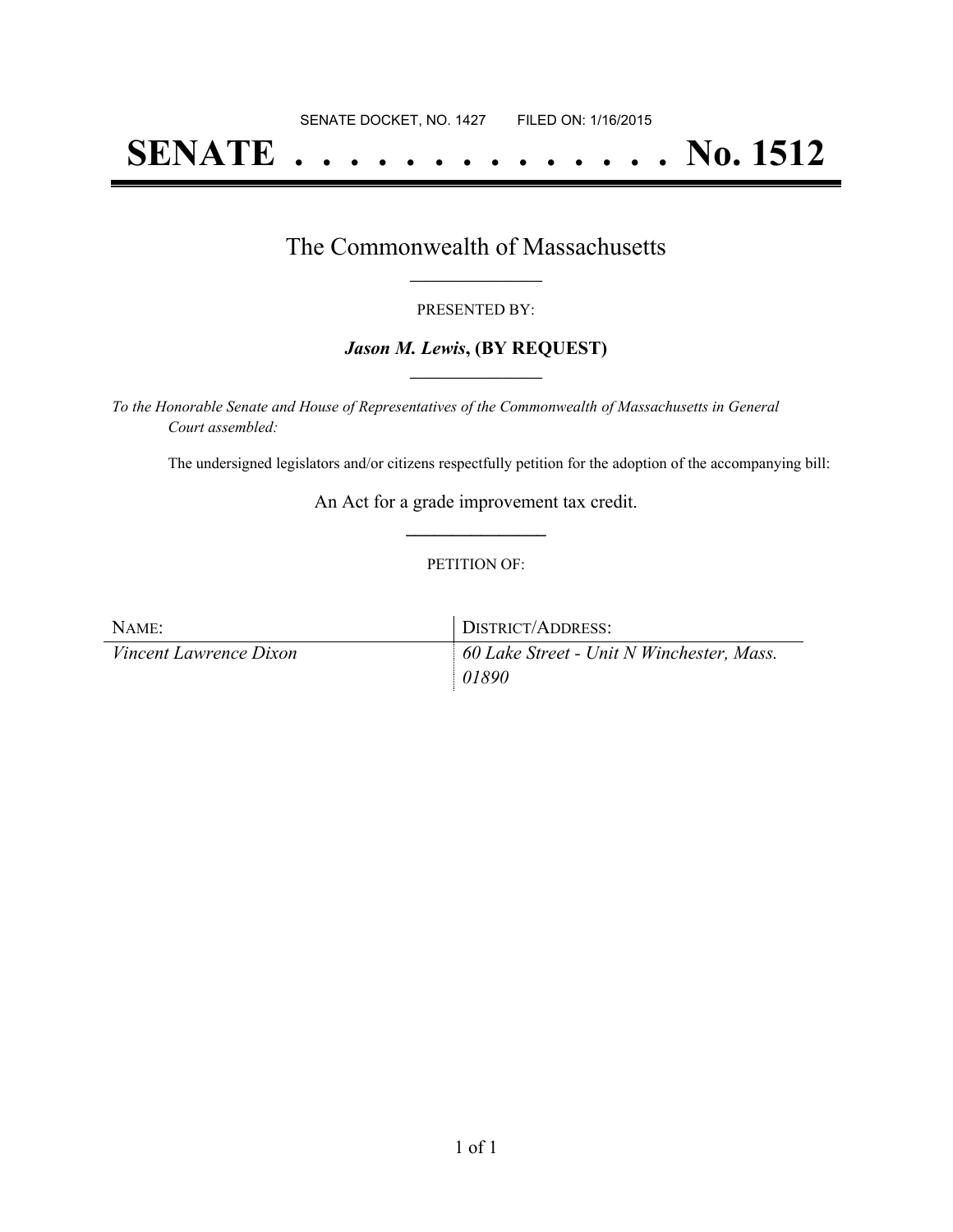# SENATE DOCKET, NO. 1427 FILED ON: 1/16/2015 **SENATE . . . . . . . . . . . . . . No. 1512**

By Mr. Lewis (by request), a petition (accompanied by bill, Senate, No. 1512) of Vincent Lawrence Dixon for legislation for a grade improvement tax credit. Revenue.

## The Commonwealth of Massachusetts

**In the One Hundred and Eighty-Ninth General Court (2015-2016) \_\_\_\_\_\_\_\_\_\_\_\_\_\_\_**

**\_\_\_\_\_\_\_\_\_\_\_\_\_\_\_**

An Act for a grade improvement tax credit.

Be it enacted by the Senate and House of Representatives in General Court assembled, and by the authority *of the same, as follows:*

- 1 SECTION 1. The Massachusetts General Laws are hereby amended by inserting the
- 2 following new chapter:-
- 3 Chapter 78B. Grade Improvement Tax Credit
- 4 Section 1. An Act to create a Grade Improvement Tax Credit (GITC), under the Laws of

5 Massachusetts, providing for a Tax Credit to certain qualified individuals, for specific assistance

6 in helping individuals to improve their grade level of academic achievement.

7 Section 2. As individuals become literate, many prove to have the desire to improve

8 themselves further. Many individuals have described certain weak bridging characteristics, in

- 9 accessing learning school curriculums, that they may not have been exposed to. This Tax Credit
- 10 is designed to facilitate the encouragement of competent volunteers, and their connection with
- 11 those desiring continued improvement, in their knowledge and skills.